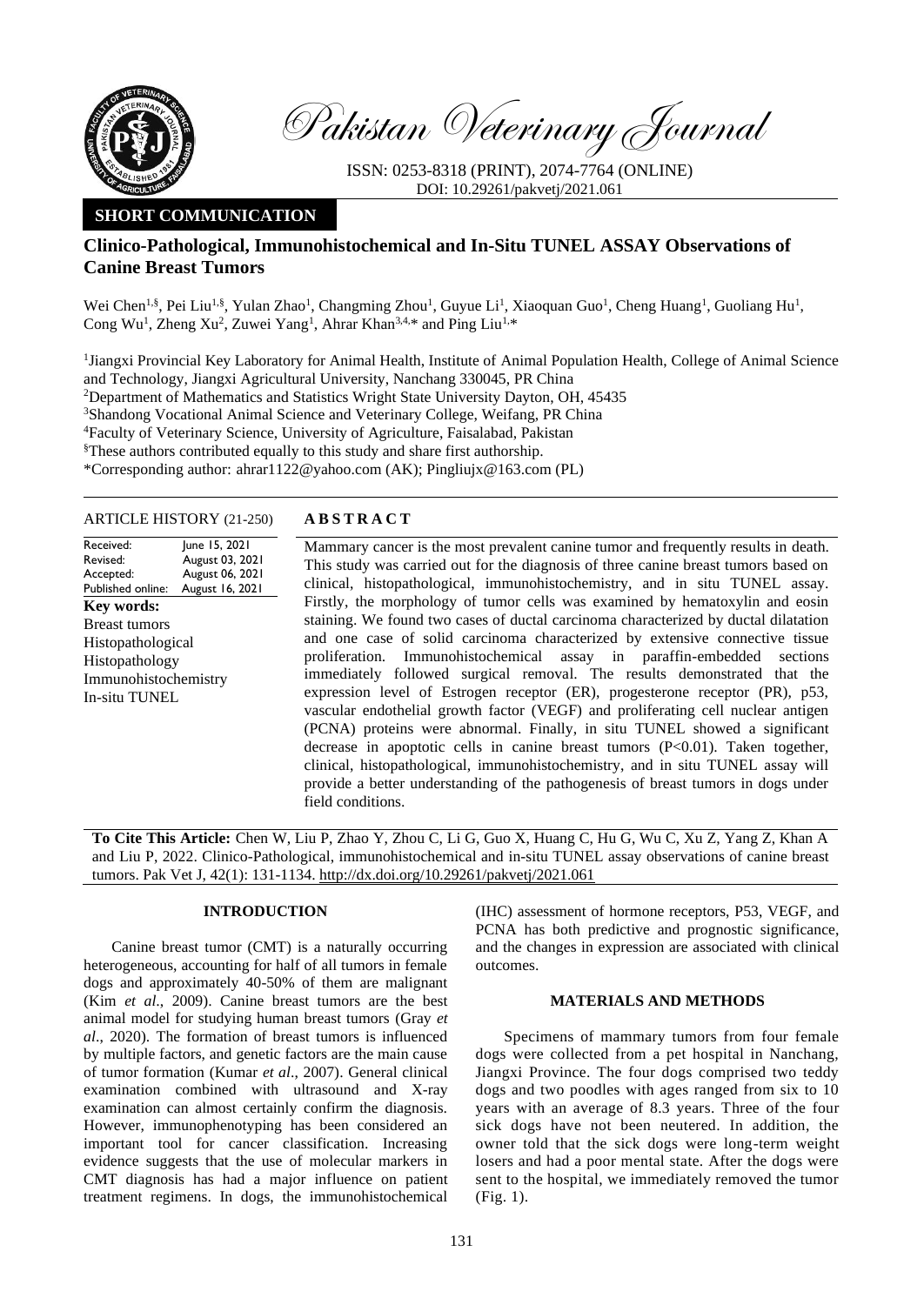

**Fig. 1:** A) There is an 8.3 cm  $\times$  7.2 cm mass in the penultimate nipple near the midline of the abdomen in Case 3, and B) Appearance of tumor after surgical removal.

A mass of 8.3×7.2cm penultimate nipple near the midline of the abdomen was present. The fixed breast tissues were fixed in 10% neutral formalin, washed, dehydrated, cleared in xylene, and then waxed. The paraformaldehyde-fixed samples were embedded in paraffin, cut 3-4µm thick sections, and stained with hematoxylin and eosin (Wavumbah *et al*., 2021). The histopathological slides were then examined under light microscopy (Malak *et al*., 2020).

For immunohistochemistry, formalin-fixed, paraffinembedded tissues of 4  $\mu$ m thick were fixed on slides and deparaffinated and rehydrated with graded ethanol.  $H_2O_2$ diluted in PBS was utilized for blocking the interference of endogenic peroxidase activity. Microwave reclamation in pH 9.0 Tris-ethylenediamine tetra-acetic acid buffer was applied to the sample for anti-ER, -PR, -P53, -VEGF, and -PCNA. After PBS washing, slides were covered with 3% normal rabbit serum for 30 min to block nonspecific binding. The primary antibody was followed by the secondary antibody-HRP conjugation. Visualization was achieved using DAB1 chromogen (Servicebio Inc., Wuhan, Hubei, China). Finally, distilled water was used for washing of slides, and counterstained with hematoxylin. Six high-power fields were randomly observed under an optical microscope (×400) to observe and record the intensity of cell staining and the proportion of positive cells.

For TUNEL assays, paraffin cut sections were dewaxed, dried and protease K working solution was poured for repair, and afterward, working solution was combined to break the membrane. Reagents 1 (TdT) and 2 (dUTP) are added to the tunnel kit in a ratio of 1:9. The tissues were obscured and divided in a wet box and kept at 37°C for 2 h. The DAPI dye was put in, and the light was evaded and incubated at room temperature for 10 min. Subsequently, DAPI dye was added in a dark environment and incubated at room temperature for 10 min. After washing with PBS solution three times, sections were observed and photographed under a fluorescence microscope. Using fluorescence microscopy, positive cells were examined under three fields randomly selected. The number of effective cells in each visual field and their average fluorescence intensity were calculated, and the mean value was taken as the relative expression of fluorescent immune-positive reactants in the sample.

**Statistical analysis:** SPSS software package (SPSS, Inc., Chicago, IL, USA) was used to analyze quantitatively the collected data for positive staining rates of ER, PR, P53, VEGF, PCNA, and apoptotic positive cells in the breast tumor tissues.



**Fig. 2:** Photomicrograph of canine breast tissue, A) from apparently healthy dog, B and D) Ductal carcinoma and C) Solid carcinoma in canine breast tissue. H&E staining. ×400.

### **RESULTS**

To determine the nature of breast tumors, the removed breast tumors were embedded in paraffin, followed by H&E staining to observe the tumor tissues. According to the observation of pathological sections (Fig. 2), Case 1 and Case 3 were invasive ductal carcinomas, and Case 2 was solid carcinoma. In Case 1, hyperplastic connective tissue oppresses acini. Acini and mammary ducts vary in size and decrease in number. The breast duct in the tumor is separated by a network of collagen fibers. Case 2 is a solid carcinoma, the mammary duct disappears, and the tumor cells gather to form a solid nest. The tumor cells were clustered and distributed, and the cytoplasm was basophilic in Case 3. The mammary duct is deformed, and the lumen is bleeding.

In addition, the changes of related proteins after the occurrence of breast tumors were analyzed by immunohistochemistry. ER and PR proteins are mainly localized in the nucleus and are clustered or scattered in distribution, especially in solid cancer, where ER and PR are dyed brown and black. P53 protein is mainly located in the nucleus, and P53 protein is scattered in ductal carcinoma. The expression of P53 was not observed in normal breast tissues or solid carcinoma. VEGF and PCNA proteins were not detected in normal breast and solid carcinoma but were strongly positive in ductal carcinoma. VEGF was aggregated and distributed, while PCNA was aggregated or dispersed (Fig. 3-4). To further explore the causes of breast tumors, in-situ TUNEL comparatively analyzed the number of apoptotic cells in diseased dogs (Fig. 5). The percentage of apoptotic cells was calculated in three randomly selected visual fields. The results showed that the number of apoptotic cells decreased significantly in dogs with breast tumors.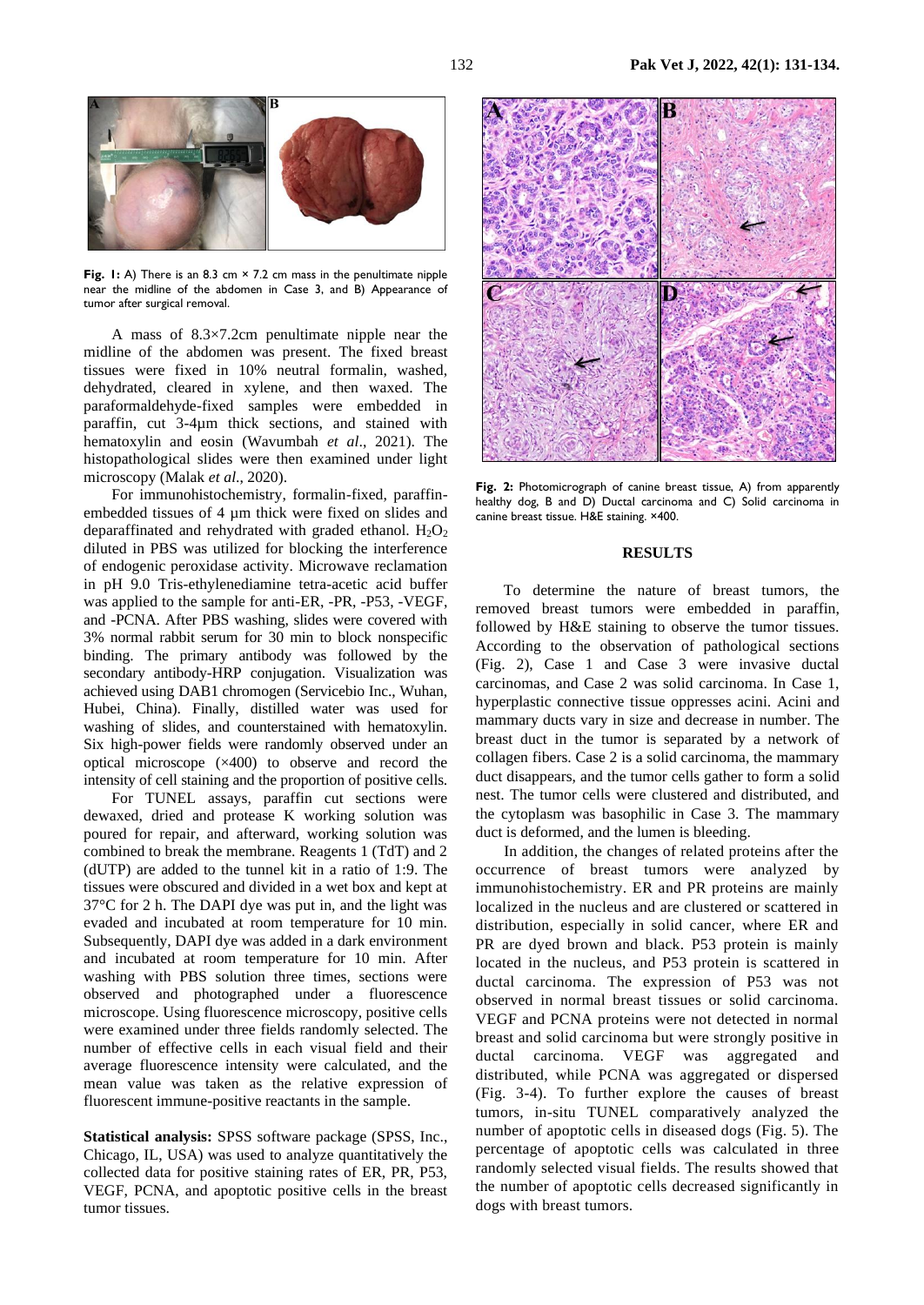

**Fig. 3:** The expressions of ER, PR, P53, VEGF and PCNA in breast tissue were detected by immunohistochemistry. Positive expression points are indicated by the black arrow. ×400.



**Fig. 4:** Quantitative analysis of positive staining rates of ER, PR, P53, VEGF and PCNA.

#### **DISCUSSION**

The occurrence of breast neoplasms often is malignant (Eifel *et al*., 2001), and among the three dogs, there were two cases of ductal carcinoma and one case of solid carcinoma. We immediately performed surgical removal of the affected dogs, one of which died of ductal carcinoma, and the remaining two dogs had a good prognosis.

Immunophenotyping has been considered an important tool for cancer classification. Increasing evidence suggests that the use of molecular markers in CMT diagnosis has had a major influence on patient treatment regimens. It has been widely accepted that estrogen receptor (ER) and progesterone receptor (PR) are used to estimate the possible response to endocrine therapy in patients with breast cancer (Aitken *et al*., 2010). In the study of three primary breast tumors, it was found that the dogs with ER and PR-negative had a poor

prognosis. Both ER and PR were highly expressed in solid carcinoma. One of the most common tumor suppressor genes in human tumors is the p53 gene. Previous studies have found that mutation of the p53 gene and missense mutation was found in 7 and 5 cases of 20 canine breast tumors, which further confirmed the close relationship between p53 and tumor formation. It has been evidenced that the mutation of the p53 gene results in the inability of p53 protein to control genomic integrity and the inability to induce apoptosis, which leads to the proliferation of damaged cells and then develops into canceration (Flores, 2016).

In our analysis of apoptotic positive cells, we found that the number of apoptotic cells in malignant tumors was significantly reduced, and the relationship between apoptosis and the degree of malignancy of tumors remains to be further studied. The occurrence of abnormal p53 is usually associated with tumor invasion, recurrence, and increased risk of death. In the present study, we found that p53 protein was not detected in benign tumors. P53 protein was heavily expressed in ductal carcinoma and located in the nucleus. The results showed that the expression of p53 protein in breast tumors was specific. The more obvious expression was in the breast tumors with a high malignant degree. According to previous studies, we observed that the expression of VEGF was negatively related to overall survival. In our study, we found that VEGF protein was highly expressed in malignant tumors. Moreover, the expression of VEGF is closely associated with the promotion of angiogenesis and with early relapse in primary breast cancer as well as in other tumors (Ferrara, 2010). This may be since VEGF can promote angiogenesis. As an important part of the DNA replication mechanism, PCNA is an auxiliary protein of DNA polymerase, which can reflect the proliferative activity of tumor cells. Studies have shown that the expression of PCNA varied among breast cancer